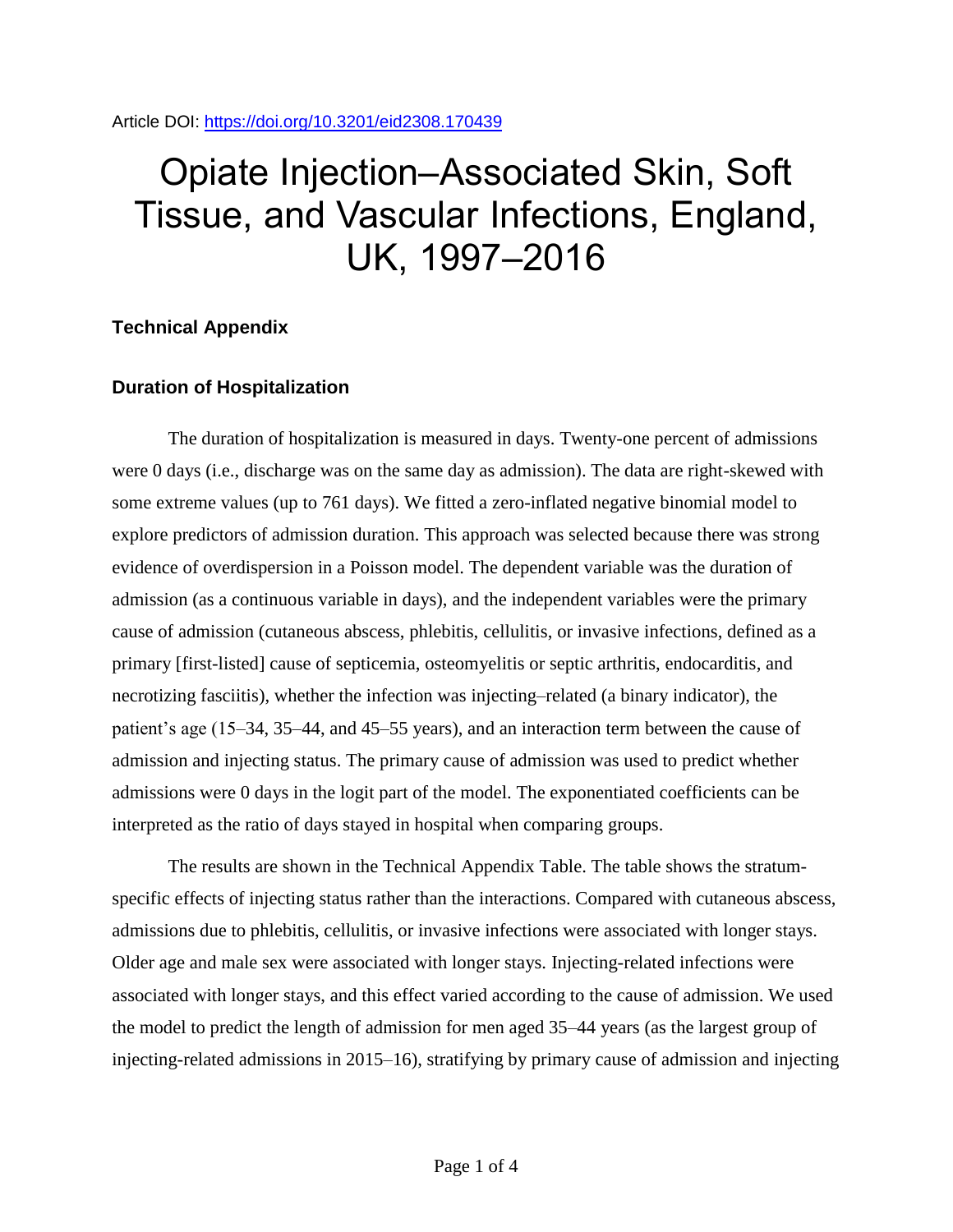status, with bootstrapped confidence intervals. These predicted values are shown in Figure 2 in the main article.

## **Sensitivity Analysis Excluding Closely Spaced Admissions**

We conducted a sensitivity analysis excluding "repeat admissions," defined as having an admission date  $\leq$ 7 days after discharge from a previous admission. These admissions may be for the same infection rather than a new incident infection. A total of 4,389 injecting-related admissions were excluded (7% of all injecting-related admissions). This did not change the overall trend (Technical Appendix Figure 2).

**Technical Appendix Table.** Incident rate ratio of days stayed in hospital (fully adjusted), England, UK, April 5, 1997–April 4, 2016 Exponentiated regression

|                                | Exportemented regression |         |
|--------------------------------|--------------------------|---------|
| Variable and level             | coefficient (95% CI)     | p value |
| Primary cause of admission*    |                          |         |
| Cutaneous abscess (ref)        |                          |         |
| <b>Phlebitis</b>               | 1.95 (1.93-1.98)         | < 0.001 |
| Cellulitis                     | $1.54(1.53 - 1.55)$      | < 0.001 |
| Invasive infection             | 4.05 (4.01-4.08)         | < 0.001 |
| Age, y                         |                          |         |
| 15 $-34$ (ref)                 |                          |         |
| $35 - 44$                      | $1.18(1.17 - 1.19)$      | < 0.001 |
| $45 - 55$                      | 1.35 (1.34-1.36)         | < 0.001 |
| Sex                            |                          |         |
| M (ref)                        |                          |         |
| F                              | $0.91(0.91 - 0.92)$      | < 0.001 |
| Injecting-related (ref = "no") |                          |         |
| Cutaneous abscess              | $2.22(2.17 - 2.26)$      | < 0.001 |
| <b>Phlebitis</b>               | $1.42(1.38 - 1.46)$      | < 0.001 |
| Cellulitis                     | $1.11(1.08 - 1.14)$      | < 0.001 |
| Invasive infection+            | 1.63 (1.57-1.69)         | < 0.001 |

\*Causes are cutaneous abscess, phlebitis, cellulitis, septicemia, osteomyelitis or septic arthritis, endocarditis, and necrotizing fasciitis. See main article for details.

†Invasive infections are defined as those with a primary (first-listed) cause of septicemia, osteomyelitis or septic arthritis, endocarditis, and necrotizing fasciitis.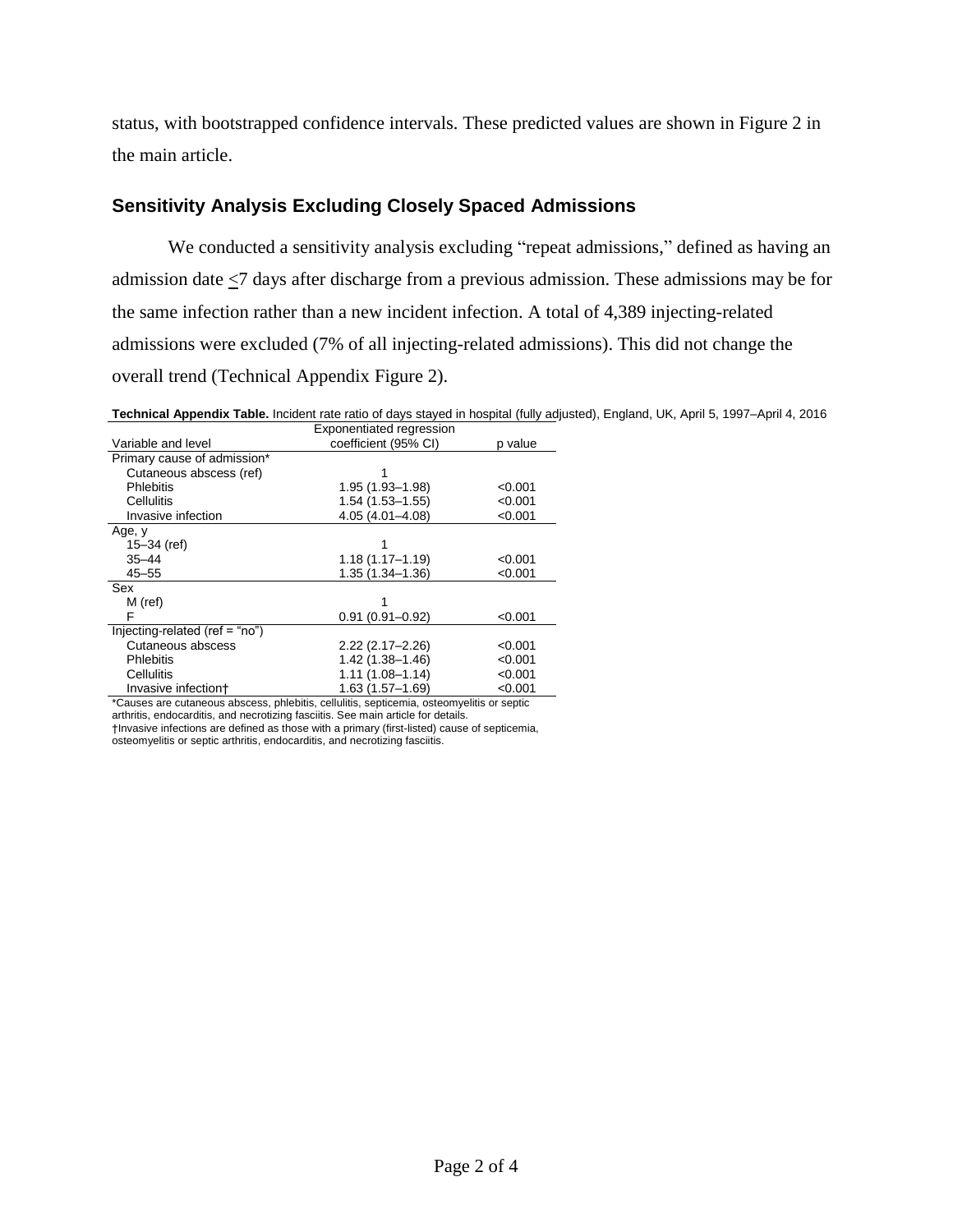

**Technical Appendix Figure 1.** Number of hospital admissions with a primary cause relating to bacterial infection, by sex, age group, and injecting status, England, UK, April 5, 1997–April 4, 2016. Invasive infections are defined as those with a primary (first-listed) cause of septicemia, osteomyelitis or septic arthritis, endocarditis, and necrotizing fasciitis. Causes are cutaneous abscess, phlebitis, cellulitis, septicemia, osteomyelitis or septic arthritis, endocarditis, and necrotizing fasciitis. See main article for details.